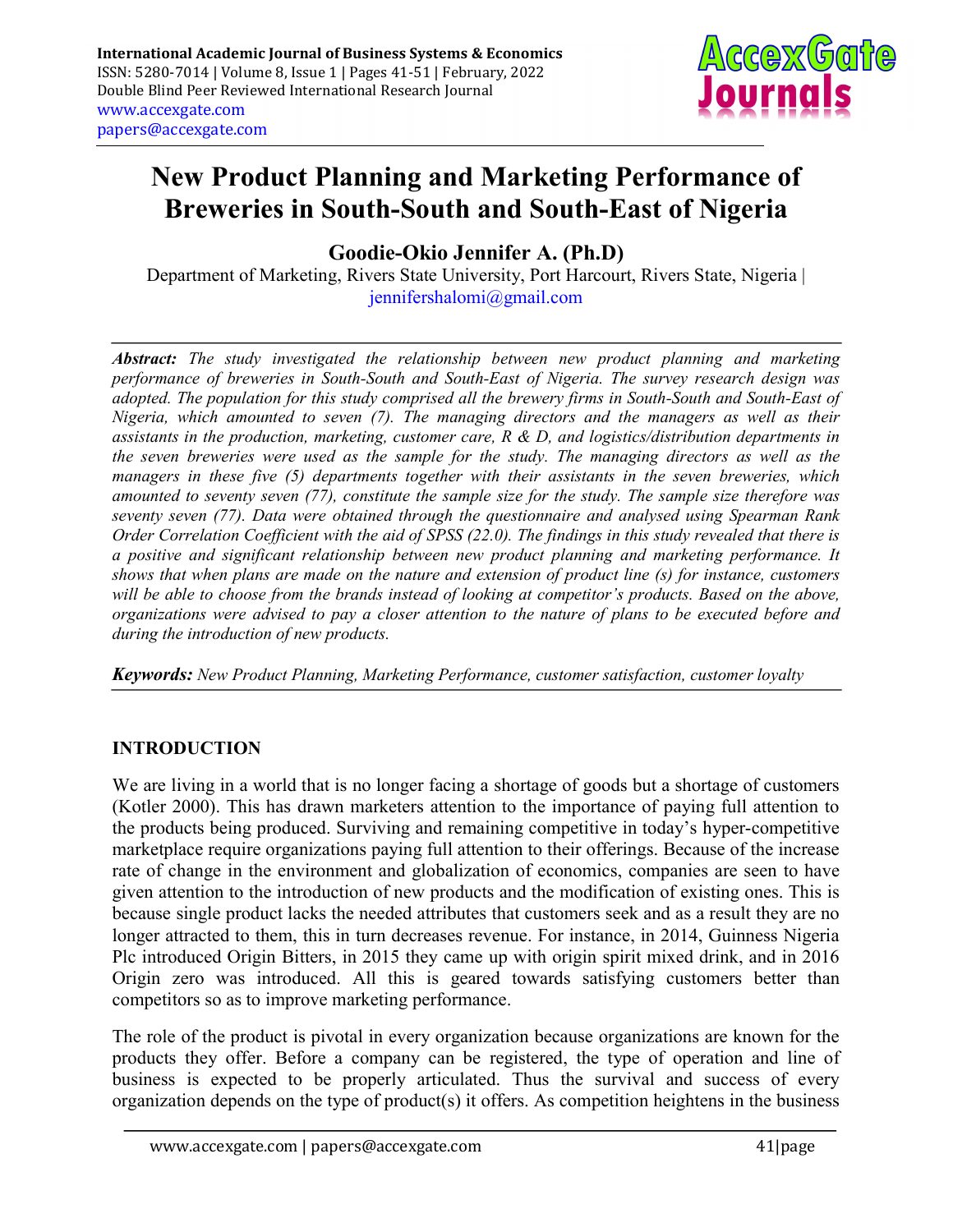world where every organization want to stand out and be heard, organizations are striving to come up with new products that will better satisfy or meet the needs of consumers out there. This is the reason an effective planning for a new product is required. Knowing what to produce, how to produce, for whom, when and where are some of the issues that comes to the fore in new product development process.

The brewery industry in Nigeria is among the fastest growing sectors of the manufacturing industry despite bashings that come from various religions and economic recession in the country. In a bid to meet the expectations of customers, the industry is saturated with different categories of products springing up every day so that the less affluent consumers who have a limited disposable income can purchase the cheaper brands. This made competition severe in the industry and the result is an era of mergers and acquisition which improved corporate performance as observed by Nwokah, et al (2009). Despite this, most firms in the industry still do not perform optimally. The managing director of Nigerian Breweries Plc, Michael Herkemil spoke to the Daily Sun in 2010 and confirmed that their challenge is customer satisfaction, this is very important since customer satisfaction is the key to a significant performance. Also, speaking to ThisDay newspaper in 2016, Egene gave a node that most firms in the industry have experienced a negative performance. Pabod brewery in Port Harcourt can be used as an example, despite its resuscitation; it is yet to leave up to expectation. The products of this company especially its grand beer brand has not really catch the fancy of their market, only its grand malt brand has managed to stay afloat in the market in Port Harcourt.

Inadequate or badly drawn plans that accompany the introduction of new products could be a reason why some firms in the industry are experiencing a draw back in their performance. Ezirim (2006) opined that a well- tailored plan of organization's product(s) is paramount to the prosperity of the organization, since the century is faced with rapidly changing technologies, shorter product life cycles and global competition that is ever increasing. Given the above situation discussed, it behoved on the researcher to investigate whether New Product Planning has affected Marketing Performance. The problem was addressed by studying breweries in South-South and South-East of Nigeria

## LITERATURE RVIEW

## Theoretical Foundation

#### Boston Matrix

In 1970, Bruce Henderson developed this model for Boston consulting group; it can also be called the BCG Matrix or Boston Box. The need for the analyses of business units or product lines, prompted him to develop this model.

The people responsible for products and strategies management often times look at their products and how they are positioned in the market and then make decisions on how to allocate resources to each of them using this model. The BCG matrix is used to analyse product portfolio performance, it shows products performance in terms of sales growth and market share index (Didia, 2004).The model is divided into four cells that represent four products with different characteristics based on market shares as well as market growth.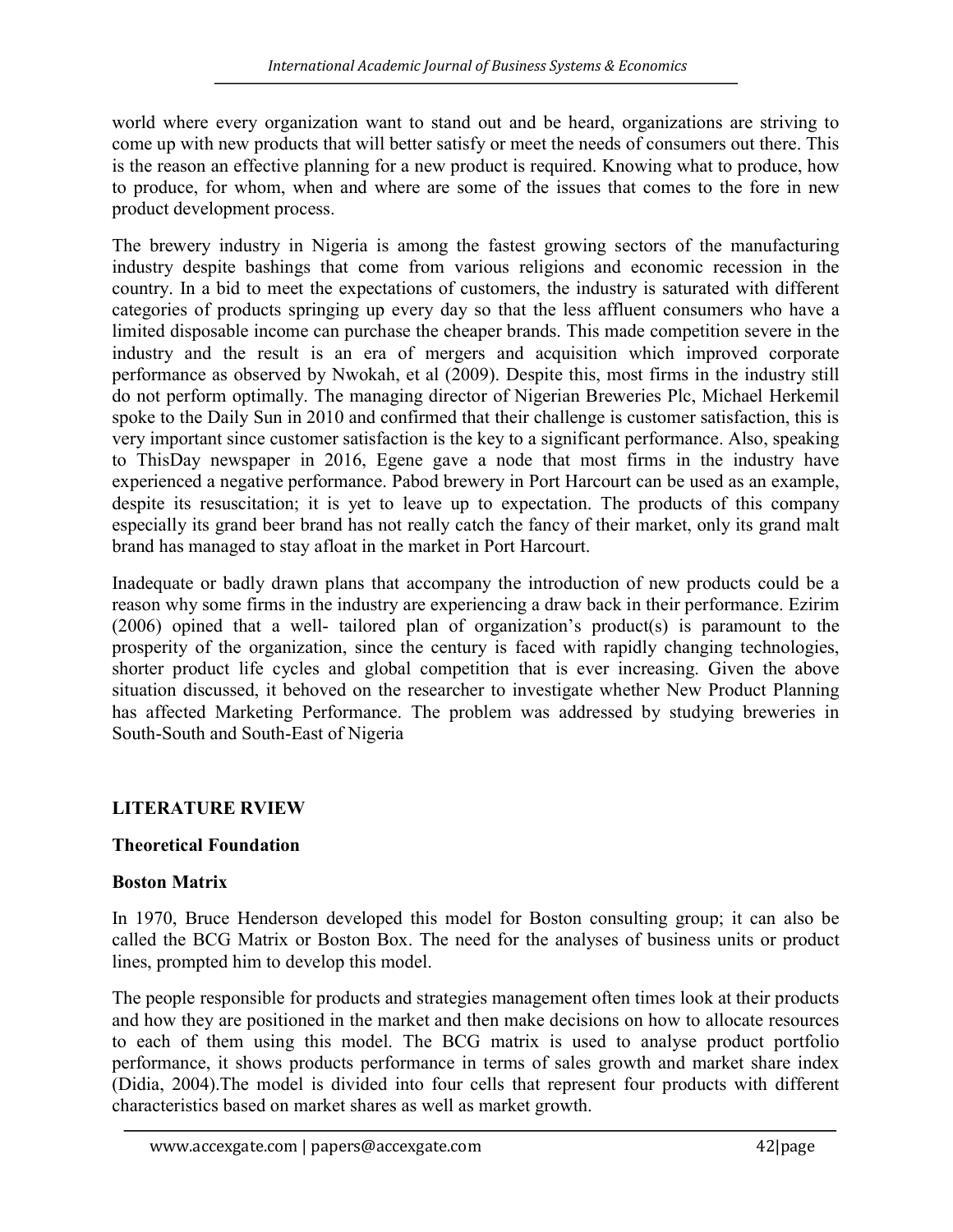Stars: Products that fall in this category are those that are relatively new with a high market share as well as high market growth. Here products have rapid acceptance and more or less selffinancing.

Question Marks: These products are in a high growth market with a low market share in order to attain dominance in its growth market, an amount of cash that is substantial is required.

Cash Cows: Products here are in a low growth market with a high market share, these products generate cash that will be enough to finance other.

Dogs: These products are in a low growth market with a low market share; they are near the end of life cycle and represent a cash drain to the organization.

The BCG model for instance is used as a guide for the application of strategies for newly introduced products and also strategies on how to use the resources obtained from a product or set of products, to finance another product or the modification of another product. In terms of modification, this model also helps in arming managers with the right decisions to take. This is done so as to enable the product (s) not to merely survive in the marketplace, but to also generate a substantial amount of cash.

## Concept of New Product Planning

Products do not come into existence by miracle or magic. In a bid to satisfy the needs of individuals at a profit, companies engage in productive and feasible plans that brings offerings into existence. According to Onuoha & Anyanwu (1999), "product planning is concerned with the arrangement, mixing and pricing of both existing and new products to meet the firms present and future market requirement and competition and to maintain a viable product for the firm". New product planning can be said to be the estimate of the magnitude of potential markets, estimates of sales volume, budgeting of costs and other matters relating to the economics of making a new product (Maclayton & Nwokah, 2002). New product planning comprises activities responsible for making decisions on a product to be developed by an organization so as to match the wants and needs of customers. It is the process that converts an idea into a successful commercial product.

According to Beckham (1967) "product planning is concerned with the estimates of the magnitude of potential market, sales volume, budgeting and costs, and other matters relating to the economics of modifying a product line. Product planning is thus more than planning for the shape, colour or texture of the product but equally includes an estimate of the customers that may likely get their needs met by the product(s), an estimate of the volume of sales that will be made after the launch of the products, estimate of the cost of developing that product etc. For Stanton (1981) product planning is "embracing activities that enable a company to determine what products it will market". He said product planning embraced all the activities that border on which product should the firm make, should the company market more or fewer products?, what new uses are there for the product?, what brand, package and label should be used for each product?, how should the product be styled and designed, and in what sizes, colours and materials should it be produced?, how should the products be priced? Stanton (1981).

New product planning is also the evaluation of the range, mix, specification and pricing of new product in relation to present and future market requirements and competition. It is evident that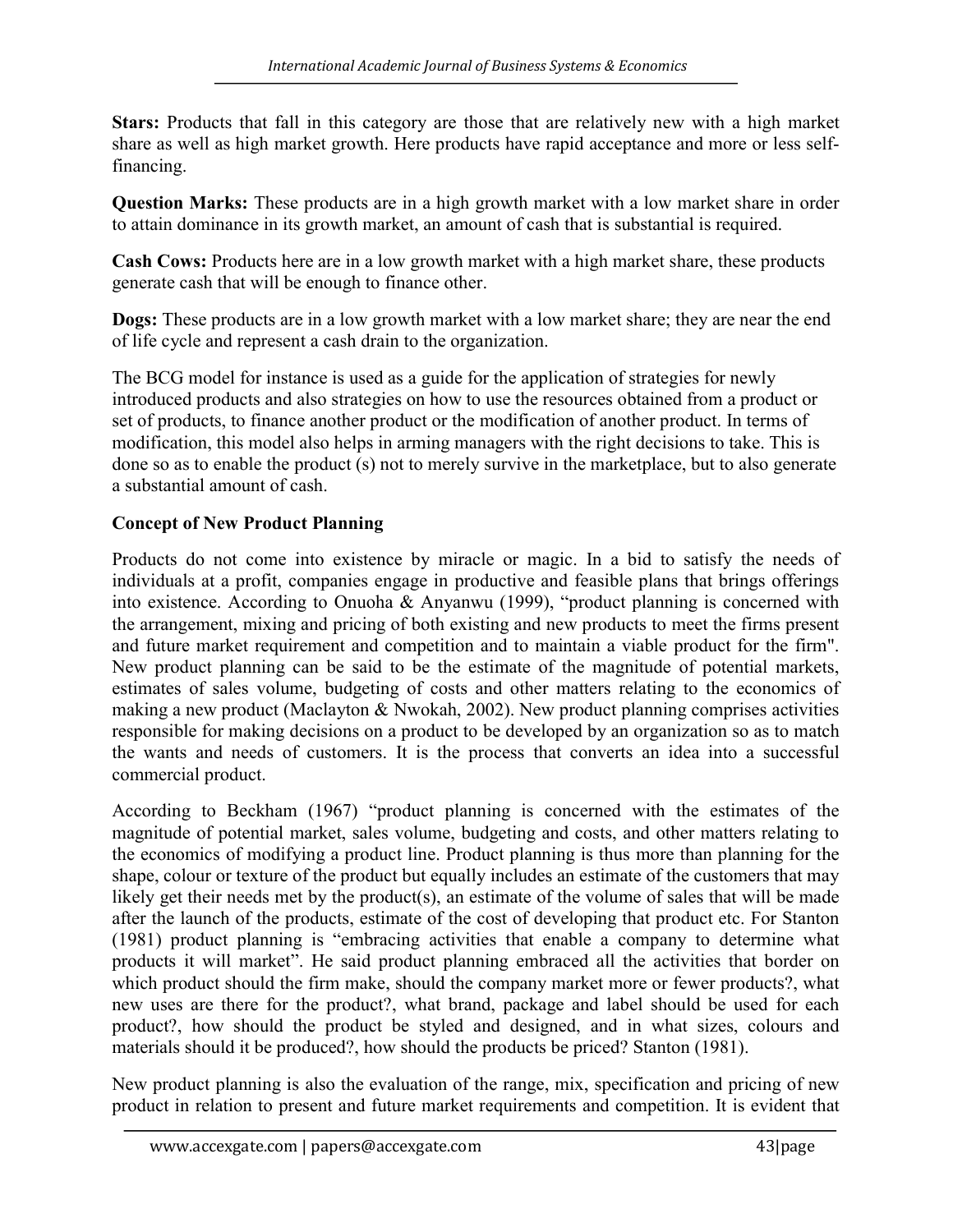new product planning entails the assessment of new products with a view to maintaining a balance that will create better competitive values for the ultimate consummation of corporate goal (The National Economic Development Office, 1940).

#### Concept of Marketing Performance

Marketing performance is marketing's result or output compared against the set objectives. Sivadas & Dwyer. (2000) explained that measuring performance has been a central issue in marketing, and remains a vital concern for a majority of organizations. The marketing science institutes research priorities for 2002-2004 also confirmed this when 'Assessing Marketing Productivity and Marketing Metrics' was voted as the highest topic for academic study. Recently managers as well as academics have both been drawn to the topic with an urgency and scope previously unpredicted. According to Garvin (1987), the reason the measurement of performance suddenly captured an attention is because, information relating to marketing has been increasingly demanded, after a decade of downsizing, major organizations were reaching the points of diminishing returns which have led to a refocusing on marketing as a driver of future profit and growth, thirdly, a measure of business performance such as the balance scorecard has made the inclusion of marketing measures attractive in the overall assessment of business performance. Finally, marketing managers have become frustrated with other performance measures with little or no value on what they do.

Business performance measurement is receiving active investigation from both practitioners and academics, the attention given to it has made new reports and articles on the topic to appear at a rate of one every five hours of every working day since 1994, with a search of the World Wide Web revealing over 170,000 references (Tellis & Johnson, 2007). Sheremata (2004) expressed that at one level, it may be as simple as its definition, although at another level the notion of a general level of performance is both intriguing yet continually disappointing. Performance is the aggregation of basic stages of action, from intention to result. It will be of no use engaging in marketing activities that cannot be measured; this is because those activities will not yield efficient result. If you can't measure you can't control, if you can't control you can't manage, if you can't manage you can't improve and be efficient.

Analysing the performance of marketing strategies should make clear and give an understanding of how marketing decisions influence financial results and their consequences on the firm cash flow. This level requires a marketing strategy analysis models that are more complex than the simple input-output analyses.

#### Customer Satisfaction

Customer satisfaction has been a popular topic in marketing practice and academic research since Cardozo's (1965) initial study of customer effort expectations and satisfaction. Customer satisfaction is regarded as the head of all marketing activities. According to Dutka, (1994), the principal purpose of marketing is to satisfy customer needs and wants. Satisfying customers is essential because satisfied customer will reward firm with favourable behaviour. It's found that enhancing customer satisfaction bring about a higher future profitability (Anderson et al, (1994), increase consumer willingness to pay a higher price, make a good accommodation and use the product frequently (Hayes, 2008) and develop customer loyalty (Salini, and Kenett, 2009). All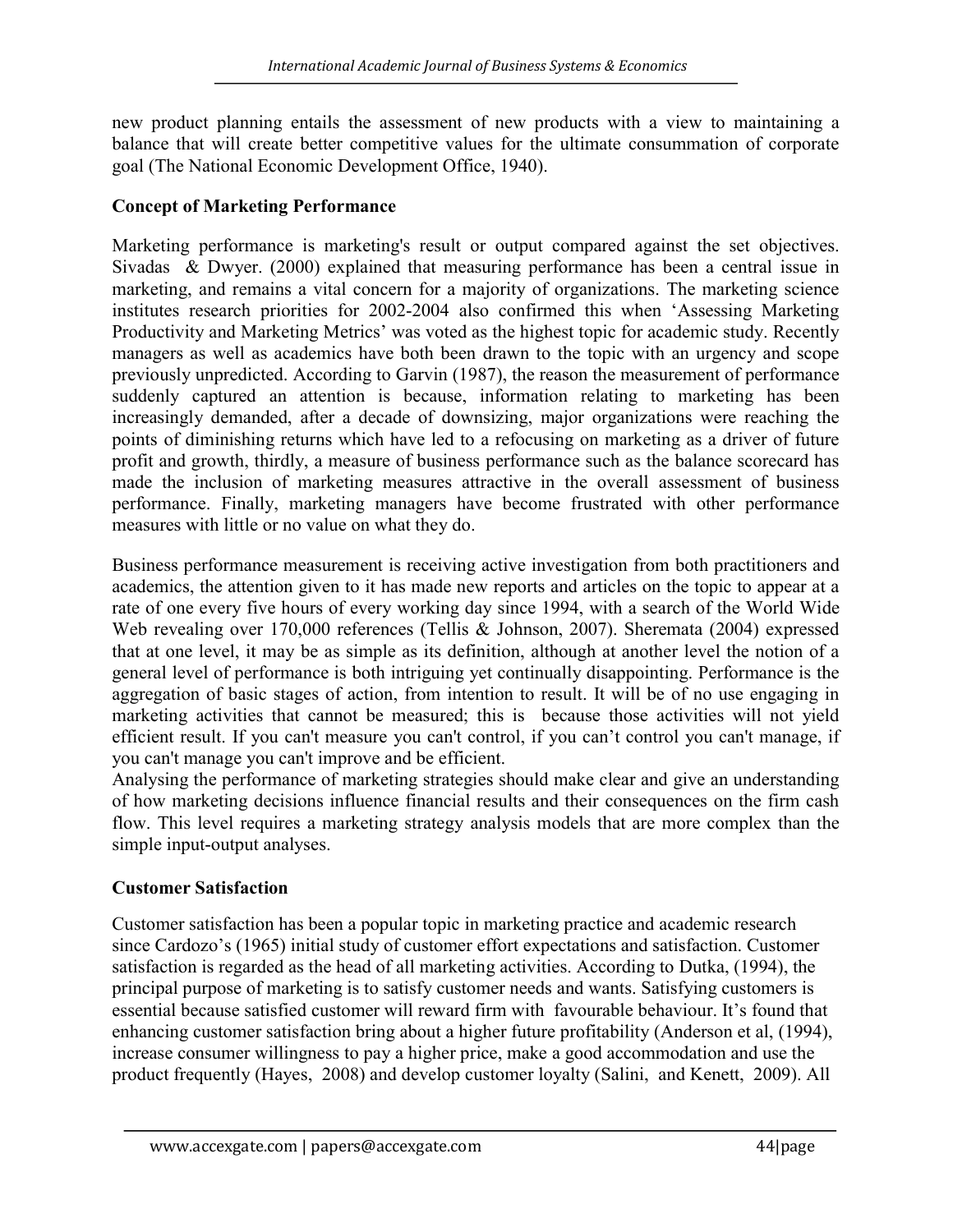these points to the fact that customers satisfaction play a significant role in generating long term benefits for companies (Homburg et al, 2006)

There are many attempts on the definition and the clarification of what customer satisfaction is in marketing literature. Oliver (1977) defines customer satisfaction as "the customer fulfilment response". It is a judgement that a product feature or the product provided (or is providing) a pleasurable level of consumption related fulfilment. This could either be under or over fulfilment. According to Hung (1977), satisfaction is a kind of stepping away from an experience and evaluating it. One could have a pleasurable experience that caused dissatisfaction because even though it was pleasurable, it wasn't as pleasurable as it was supposed to be. So satisfaction / dissatisfaction isn't an emotion, it's the evaluation of the emotion. Woodruff and Gandiar (1996) rendered satisfaction to be the evaluation or feeling that results from the disconfirmation process. It is not the comparison itself (i.e. the disconfirmation process), but the customers response to the comparison. Customer satisfaction is also seen as an emotional response to the experiences provided by associating with particular product purchasers, retail outlet, or even molar patterns of behaviour such as shopping and buying behaviour and also the overall market place (Westbrook and Reilly, 1983).

According to Oliver (1981), "Customer Satisfaction is the summary of psychological state resulting when the emotion surrounding disconfirmed expectations is coupled with the consumers' prior feelings about the consumption experience". Customer satisfaction is the satisfactory post-purchase experience with a product, given an existing purchase expectation (Vavra, 1997). It is also said to be the buyer's cognitive state of being adequately rewarded for the sacrifices he has undergone (Howard and Sheth, 1969).

Tse and Witon (1988) defined it as "the consumer's response to the evaluation of the perceived discrepancy between prior and expectations and the actual performance of the product as perceived after its consumption. Berry and Parasuram argued that since customer satisfaction is influenced by the availability of customer services, the provision of quality customer service has become a major concern of all businesses. They see customer satisfaction as typically a post consumption evaluative judgement concerning a specific product or service. It is the result of an evaluative process that contrasts pre-purchase expectations with perceptions of performance during and after the consumption experience.

## Customer Loyalty

Firms were merely focused on innovation and the triggering of new marketing philosophies, methods and information that will leave customers with no choice than to buy its products. But today customers no longer attach much importance to information (Jacoby & Chesnut, 1978). this is so because all information needed concerning a product is at their fingertips. Their interest now is on products benefits and practical features. Contemporary marketing practitioners, no longer concentrate solely on attracting new customers but also keeping those they have acquired because of the numerous gains of customer retention. According to Mitchell & Tomo (2005) Successful firms consciously create customer satisfaction and loyalty.

According to Hammond et al (1996), loyalty is a customer's inclination to re-buy a particular brand through actions which is measurable and significantly affect sales. Oliver (1999) sees it as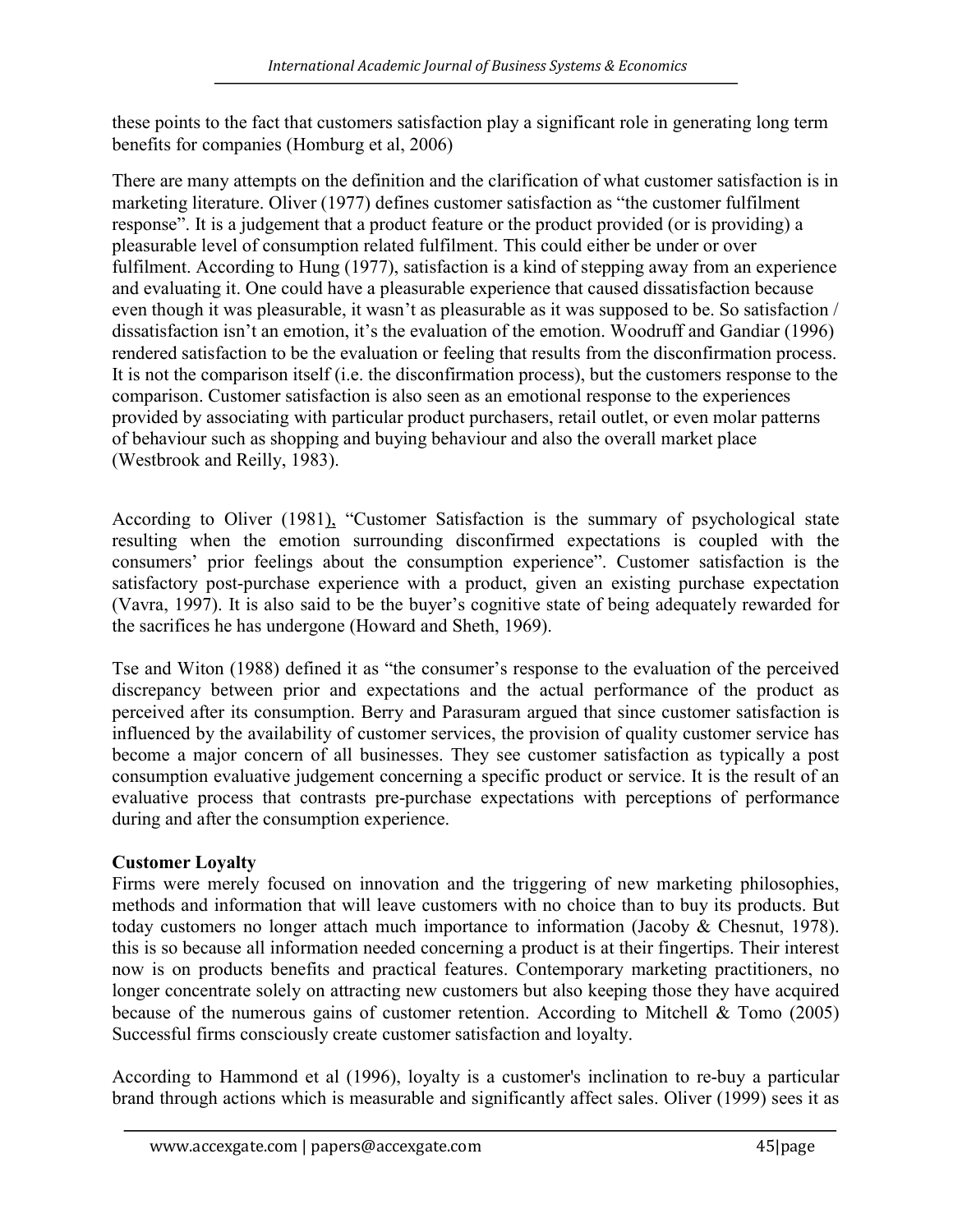a profoundly accommodated steadfastness, to repurchase the product frequently in the future, by that giving rise to repetitions identical brand or identical brand-set buying, notwithstanding environmental influences and switching behaviour. On the other hand Jones and Sesser (1995), sees it as a "sentiment of the fidelity to or fondness for a firm's people or products. Scholars have different opinions as to how loyalty should be measured. According to Pine et al (1995) loyalty should be measured by using "re-buys dynamics and recommendations", but schiffman (1997) argued that "loyalty is not an attitudinal function and thus, should be measured through a purchase parameter so as to include cognitive captured consumer and habitual purchases among others.

#### New Product Planning and Marketing Performance

Several studies (Moon et al, 2010; Baush et al, 2011; Schiffman and Kanuk, 2001; Kauffman, 2007; Nwokah and Maclayton, 2002) showed the association between new product planning and marketing performance. According to Didia (2004) "Business organization venturing is justified by the provision of goods and services capable of satisfying the predetermined needs and wants of a defined group of consumers". But these products do not come into existence in the market as either magic or miracle, rather some procedures and processes are folowed to bring them into existence Kauffman, E.M.(2007). Kauffman, (2007) explained that "products are planned and developed by the organization that wants them for profits and to satisfy the consumer needs. In other words, for a product to satisfy customer needs and bring about profitability, it must be planned before development. This makes clear the significant association between new product planning and marketing performance. Going further, they assert that the reason new products fail is because of the inability of the concerned firms and their market teams to organize good market research to determine what the consumers want in the first place before going into product production. Market research is known to be part of a new products planning process (Nwokah and Maclayton, 2002).

Nwokah (2002) found out that "product planning is concerned with estimates of the magnitude of potential markets, estimates of sale volume, budgeting of costs, and other matters relating to the economics of developing a new product or modifying a product line". And also that new product planning and development bring about greater profitability through increased customer needs and satisfaction. He went further to say that new product planning activities assures a firm that it will have a balanced assortment of goods to meet the anticipated needs of the marketplace. New product planning is without a doubt, a vital bridge between the economic and technological capabilities of the firm. New product planning thus, bring about an increase in market share (Nwokah and Maclayton, 2002), profitability (Schumpeter,1939) and also increases demand (Brown W 1957).

#### METHODOLOGY

This study adopted a survey research design. The population of the study comprised the seven (7) brewery firms in the South - South and South – East of Nigeria as reported by Nigerian stock exchange, 2017. The seven (7) breweries in the South-South and South East Nigeria were considered since they are below thirty (30). The managing directors in these companies and the managers as well as their assistants in the production, marketing, customer care, R & D, and logistics/distribution departments of each company were chosen as the target population, because they were in the right position to supply the relevant data for the study. The managing director of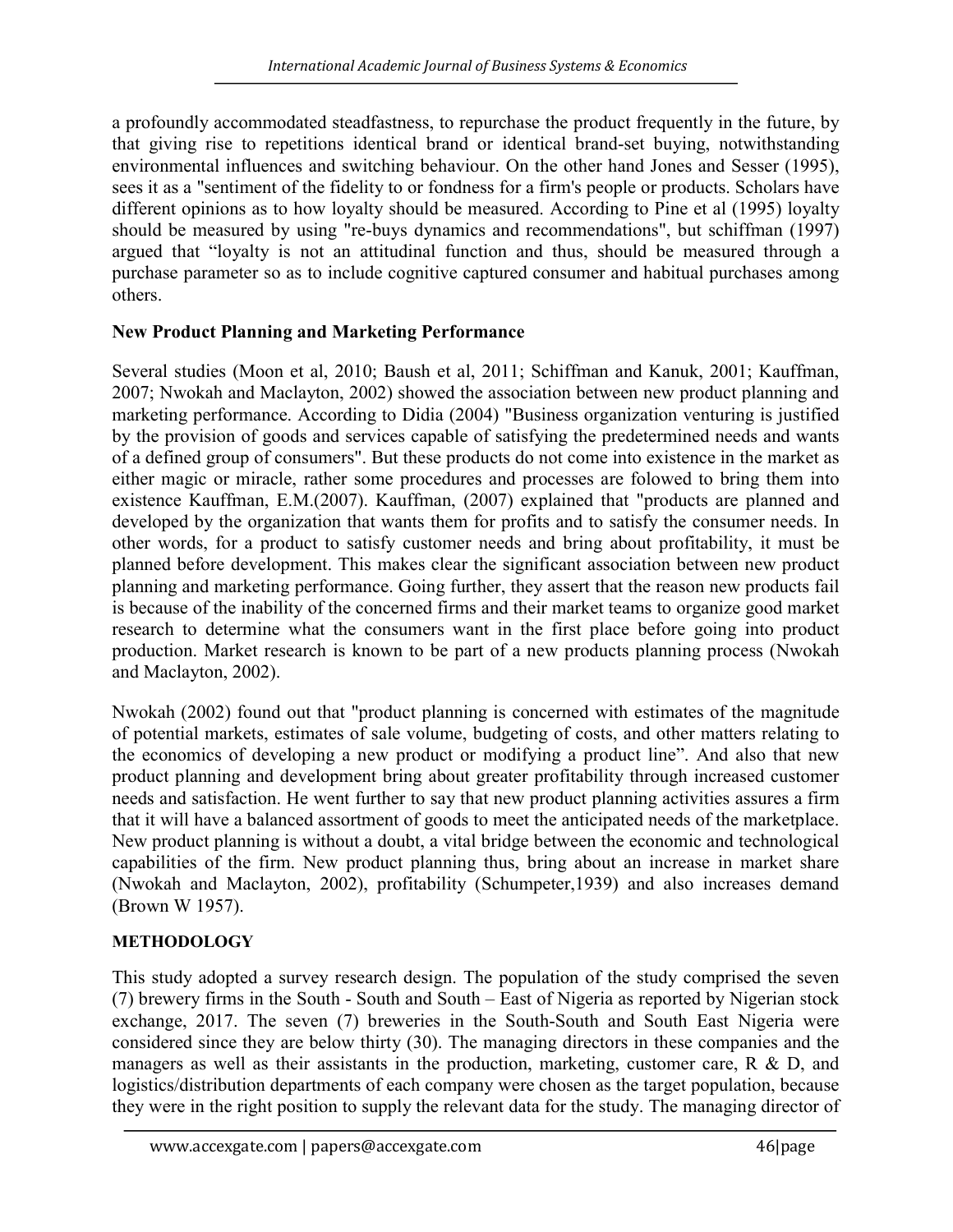each company and two managers each from production, marketing, customer care, R & D, and logistics/distribution of the seven companies were selected as the sample size for the study. The total number of respondents in each company therefore amounted to eleven (11). Since there are seven companies, the total numbers of the respondents amounted to seventy seven (77). Therefore, the sample size for the study was seventy seven (77).

This study adopted the questionnaire as its basic research instrument. This helped in translating the research objectives in specific questions, which respondents easily answered. Valid information, were thus given. The questionnaire was divided into two (2) sections. The first section was used to get demographic data while the other section was used to get responses that are related to the research questions. Copies of questionnaires were distributed by the researcher to individuals within the firms and collected on the spot, so as to reduce loss. Data will be collected from individuals within the firm.

The nature of relationship that exists between new product planning and marketing performance was x-rayed. To understand this, descriptive statistics such as frequency percentage, mean and standard deviation were used to analyse the data and Spearman Rank Order correlation coefficient with the aid of SPSS version 22.0 was used to test the hypotheses of the study. In order to test how valid the questionnaire was as regards measuring what it is supposed to measure, it was subjected to content validity. It was also subjected to professional scrutiny. A test-re-test method was adopted to know if there is consistency of the instruments. The reliability of the items measured using the Cronbach Alpha tool had high values ( $\geq 0.7$ ). This showed the consistency in the response gotten from respondents. The reliability of the instrument used was also revealed.

| Questionnaire | Number | Percentage $(\% )$ |
|---------------|--------|--------------------|
| Distributed   |        | 100                |
| Not Retrieval |        | 6.5                |
| Retrieval     | ∽      | 93.5               |
|               |        |                    |

#### Questionnaire Response

Source: Field Survey (2017)

From the sixty (60) questionnaires distributed, fifty four (54) representing 90% were returned, valid and used for the analysis, while six (6) representing 10% were not returned.

#### Relationship between New product Planning and Customer Satisfaction

Table 2; Correlation Analysis showing the relationship between new product planning and customer satisfaction

#### **Correlations**

| l ype | ariah<br>$1 \alpha c$ | statistics. | New.<br>Product<br>planning | aistomer.<br>Satisfaction |
|-------|-----------------------|-------------|-----------------------------|---------------------------|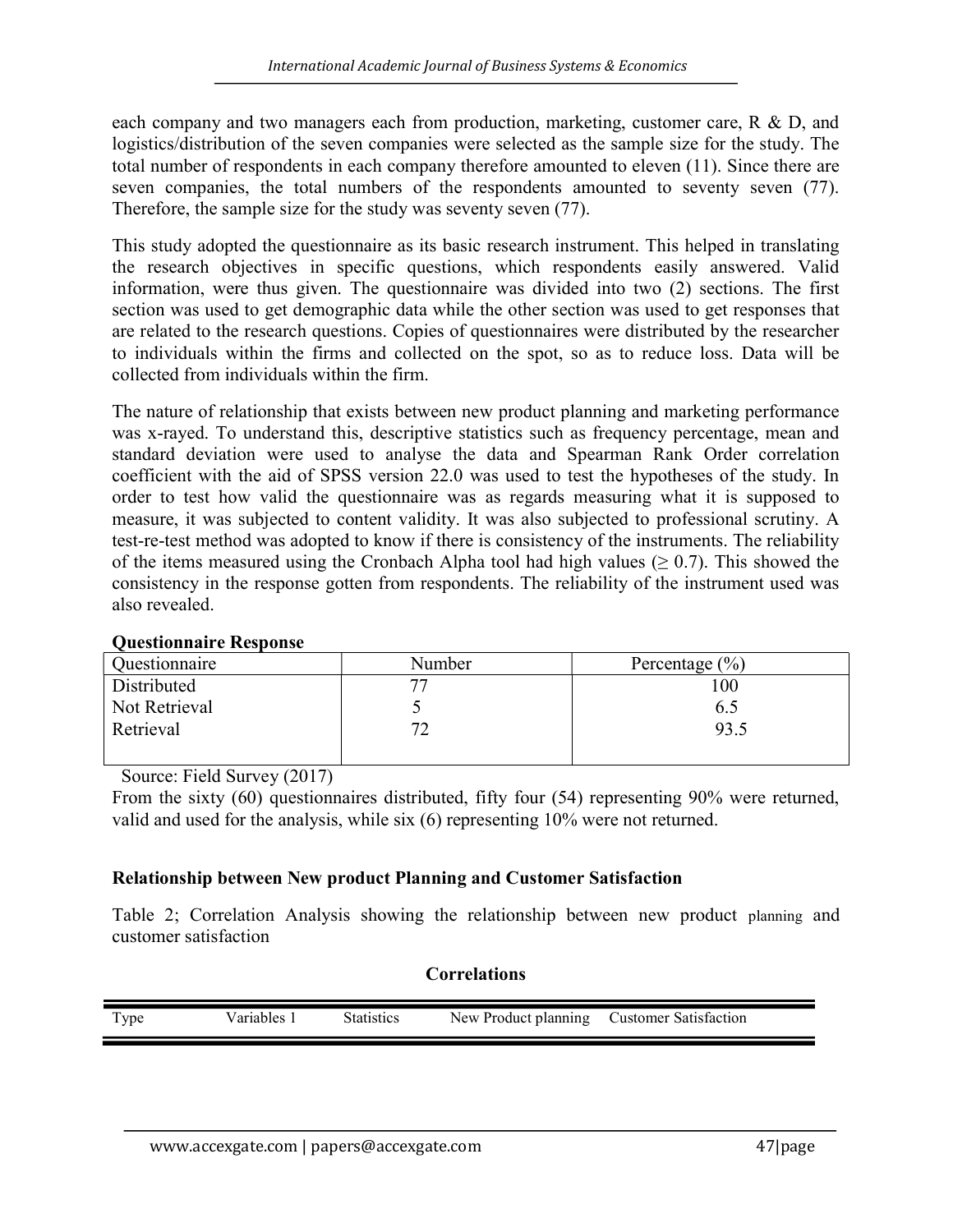International Academic Journal of Business Systems & Economics

| Spearman's rho New product | planning     | Correlation<br>Coefficient | 1.000    | $.818**$ |
|----------------------------|--------------|----------------------------|----------|----------|
|                            |              | Sig. (2-tailed)            |          | .000     |
|                            |              | N                          | 72       | 72       |
|                            | Customer     | Correlation                | $.818**$ | 1.000    |
|                            | Satisfaction | Coefficient                |          |          |
|                            |              | Sig. (2-tailed)            | .000     |          |
|                            |              | N                          | 72       | 72       |
|                            |              |                            |          |          |
|                            |              |                            |          |          |
|                            |              |                            |          |          |
|                            |              |                            |          |          |

Source: SPSS V. 22.0 printout (based on field 2017).

Table 2 shows that Spearman's correlation coefficient  $(r) = .818**$ , this value is high, implying that a strong relationship exist between New product planning and Customer satisfaction. The positive sign of the correlation coefficient means a positive relationship exist between both variables. That means an increase in New product planning is accompanied with an increase in customer satisfaction. Probability/significant value (PV) is 0.000 < 0.05 level of significance, consequently, the researcher rejects the null hypothesis and concludes that there is a significant relationship between New Product planning and Customer satisfaction.

## Relationship between New product Planning and Customer Loyalty

Table 3; Correlation Analysis showing the relationship between new product planning and customer loyalty.

| Type           | Variables 1             | <b>Statistics</b>                             | New Product planning | <b>Customer Loyalty</b> |
|----------------|-------------------------|-----------------------------------------------|----------------------|-------------------------|
| Spearman's rho | New product<br>Planning | Correlation<br>Coefficient<br>Sig. (2-tailed) | 1.000                | $.631**$<br>.000.       |
|                |                         | N                                             | 72                   | 72                      |
|                | Customer<br>Loyalty     | Correlation<br>Coefficient                    | $.631**$             | 1.000                   |
|                |                         | Sig. (2-tailed)<br>N                          | .000<br>72           | 72                      |

**Correlations** 

Source: SPSS V. 22.0 printout (based on field 2017).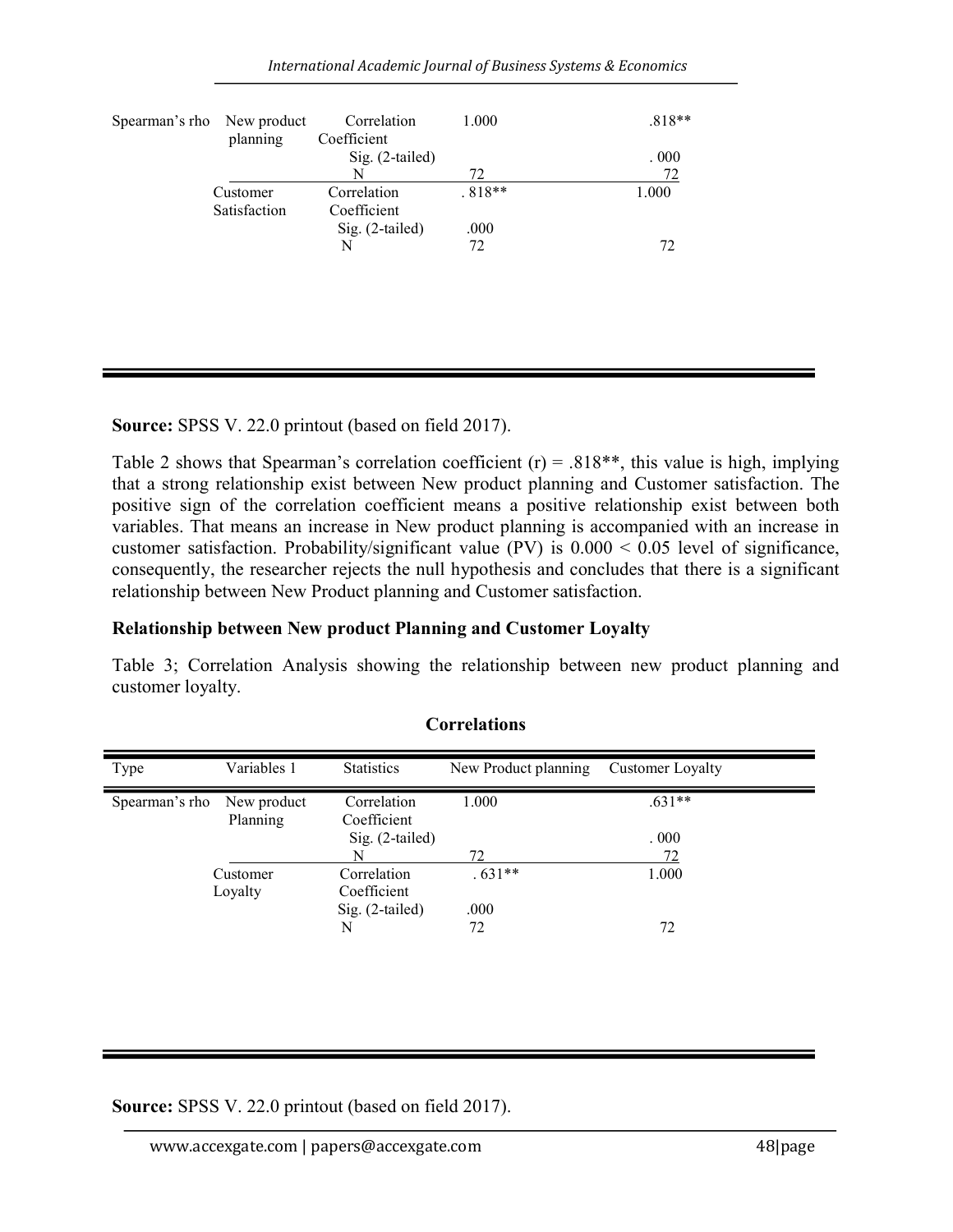Table 3 shows that Spearman's correlation coefficient  $(r) = .722$ <sup>\*\*</sup>, this value imply a strong relationship exist between New product planning and customer loyalty. The positive sign of the correlation coefficient means a positive relationship exist between both variables. That means an increase in New product planning is accompanied with an increase in customer loyalty. Probability/significant value (PV) is  $0.000 < 0.05$  level of significance, consequently, the researcher rejects the null hypothesis and concludes that there is a significant relationship between New Product planning and Customer loyalty.

#### Discussion of Findings

 From the study, it was found that there is a positive and significant relationship between new product planning and marketing performance. A proper plan on the type of product to develop or modify bring about customer satisfaction. In 1990 forinstance, Guinness Nigeria Plc introduced Malta Guinness, and then in 2012 the one with low sugar was introduced so as to meet the needs of customers low sugar need. This also enabled the company to share in the sales of competitors with low sugar drinks. Product planning defines industrial activities and corporate success or failure (Didia,2004). According to Nwokah (2002), "new product planning and development brings greater profitability through increased customer needs and satisfactions.

It was also found that there is a positive and significant relationship between new product planning and customer loyalty. When plans are made concerning the extension of product lines for instance, customers will be able to choose from the brands instead of looking at competitor's products. Line extension makes a brand lively and attractive to the point that it is capable of making customers loyal (Verma (2000).

#### Conclusion and Recommendation

It was concluded that there is a positive and significant relationship between new product planning and customer satisfaction, and between new product planning and customer loyalty. It is therefore recommended that companies be alert to its responsibilities in drawing and addressing their production planning agenda. Also, companies should not just innovate because others are doing so, a proper planning for a new product should be incorporated, so as to make improvement in their marketing performance.

#### References

- Anderson, E.W. & Sullivan, M.K. (1993). The antecedents  $\&$  consequences of customer satisfaction for firms. Marketing Science, 12(2):125-143.
- Danaeli, .H., Hagfalab .H. & Bicharanloo, .A. (2014). The Effect of Product Performance on Customer Satisfaction. Journal of Fundamental and Apllied Life Sciences. 4(1) 641-646.

Didia, J. U. D; (2004). Product Policy: A Development & Management Emphasis. Port-Harcourt :Askax Press Ltd.

Dutka, A.F. (1994) AMA Handbook for Customer Satisfaction: Research, Planning, and Implementation. Lincolnwood, IL: NTC Bisomess Books.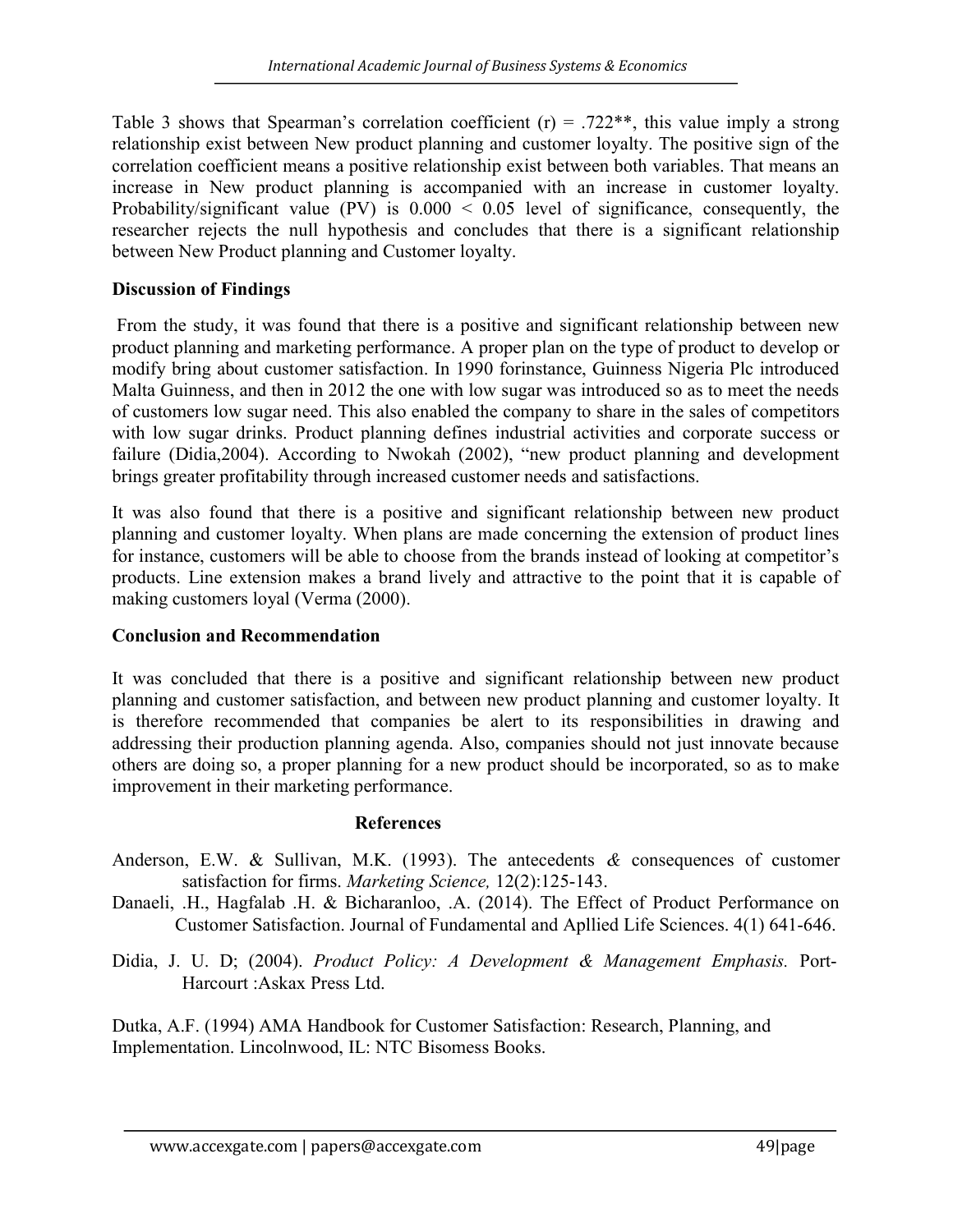- Ezirim, A. C. (2006). Retail & Wholesale Management: Millennium version. Port Harcourt: Davidson Publishers Ltd.
- Fomell, C. & Wemerfelt, B. (1987). Defensive marketing strategies by customer complaint management: a theoretical analysis. Journal of Marketing Research, 24(5), 337-461.

Garvin, D. A. 1987. Competing on the eight dimensions of quality. Harvard Business Review 6 (1): 101–9.

Hayes, B.E. (2008) Measuring Customer Satisfaction and Loyalty: Survey Design, Use, and Statistical Analysis Methods. Milwaukee, WI: ASQ Quality Press.

Howard, J. A. & Sheth J, N. (1969). The Theory of Buyer Behaviour. New York: John Wiley & Sons.

Jacoby, J. & Chesnut, R.W. (1978). Brand Loyalty: Measurement & Management.

Kauffman, E.M.(2007) Product/Service Features and Benefits. Kauffman foundation 4801 Rockhill Road, Kansas city Mo 64110

Kotler, P. (2003). Marketing Management (11<sup>th</sup> ed.). Singaore: Peason Education Ltd.

- Moon, H., Miller, D.R., & Kim, S.J.H. (2010). How product design innovation leads to customer value: Paper Presented at the KAM spring Intl Conference USA.
- Reguia, C. (2014). Product innovation and the competitive advantage. European Scientific Journal 1(2) 25-36.

Salini, S. and Kenett, R. S. (2009) Bayesian networks of customer satisfaction survey data. Journal of Applied Statistics, 36(11), 1177–1189.

Schiffman, L., Bendall, D., Watson, J., & Kanuk, L.L (1997) L'onsunui- Behaviour. New Jersey: Prentice Hall.

Sheremata, W. A. 2004. Competing through innovation in network markets: Strategies for challengers. Academy of Management Review 29 (3): 359–77.

Sivadas, E., and F. R. Dwyer. 2000. An examination of organizational factors influencing new product success in internal and alliance-based processes.Journal of Marketing64 (1): 31–49.

Stanton, W. J., (1978). Fundamentals of Marketing. New Jersey: McGraw-Hill International. state :A van- panno global ltd.

Tellis, G. J., and J. Johnson. 2007. The value of quality. Marketing Science 26 (6): 758–73.